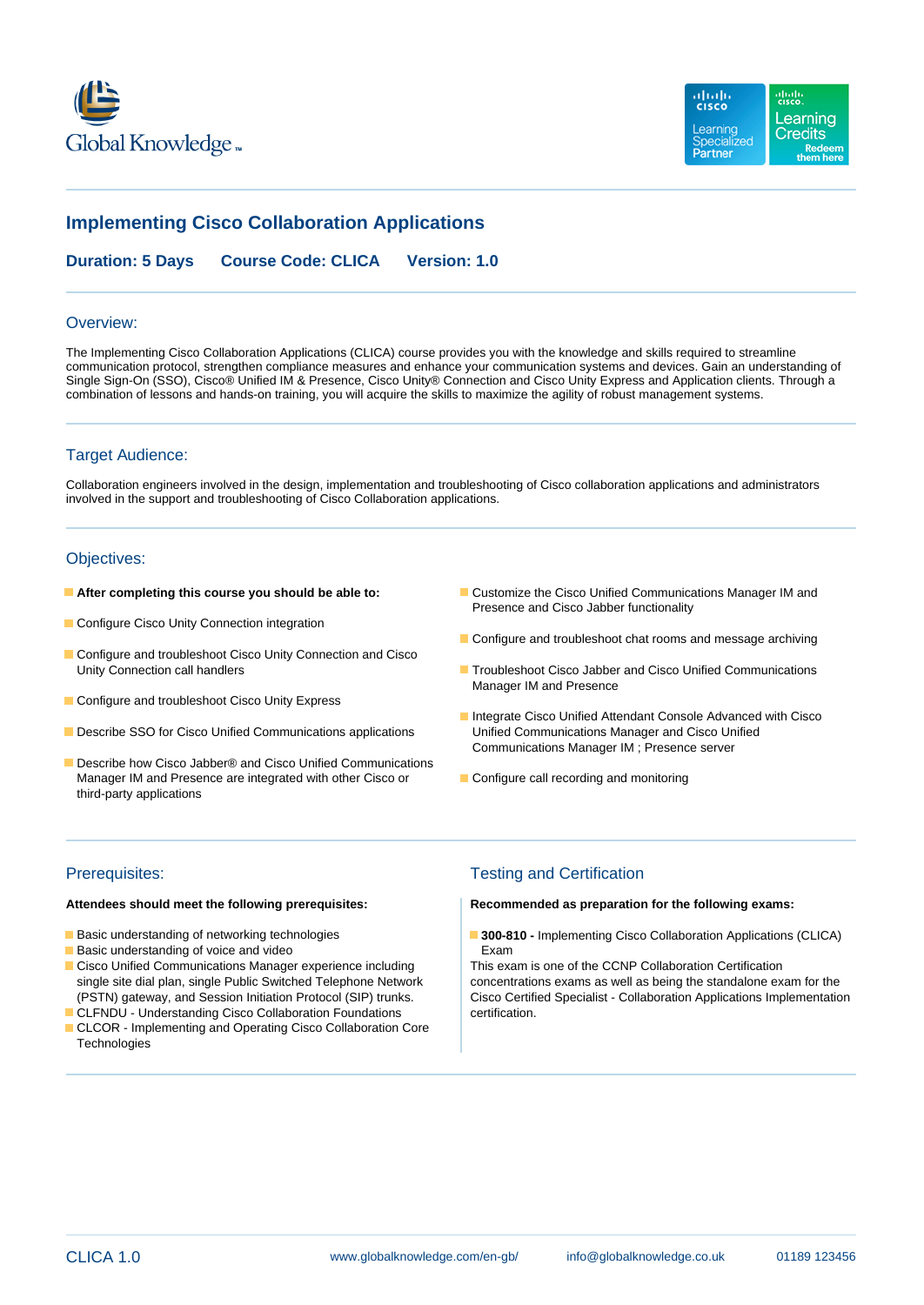# Content:

Configuring and Troubleshooting Cisco Unity Configuring Single Sign-On (SSO) for Cisco Troubleshooting Cisco Unified Connection Integration Unified Communications Applications Communications Manager IM and Presence

- Overview of CIsco Unity Connection **SSO Overview**
- 
- Typical Integration Mistakes Trust Metadata File Trust Metadata File Tools
- **Integration Considerations** Integration Integration Considerations Integration System Troubleshooter
- 
- Deployment Options **Obtained Act Act of Contract Contract Contract Contract Contract Contract Contract Presence Viewer**
- 

Configuring and Troubleshooting Cisco Unity SSO for Collaboration Endpoints IM and Presence Service Multidomain Connection Call Handlers **SSO and Collaboration Edge** Deployment Troubleshooting

- 
- 
- 
- 
- 
- 
- 
- 

- Troubleshooting Options **Integration with LDAP**
- 
- Cisco Unified Real-Time Monitoring Tool **Clustering**

Configuring and Troubleshooting Cisco Unity IM and Presence Service Federation in Cisco Unified Communications Manager Express **Express** Coverview SPAN-Based Solutions **COVERTS** COVER SPAN-Based Solutions

- Overview of Cisco Unity Express Integration IM and Presence Multidomain Forking
- 
- 
- Cisco Unity Express Trigger Troubleshooting | IM and Presence Interdomain Federation
- **MWI Notfication Troubleshooting Cisco Jabber Deployment Options** Labs:

- 
- 
- 
- 
- 
- 
- 
- Networking Cisco Unified Communications Manager Cisco Jabber Connection Status SSO Capabilities **Apple Push Notifications Troubleshooting** 
	-
	-
	- **In Session and Token Expiration Timers**

■ System Call Handler **Integrating Cisco Unified Communications** Advanced **Caller Input Manager IM and Presence and Cisco Jabber IM and Presence and Cisco Jabber** 

- Goodbye Call Handler **Cisco Unified Communications Manager** Advanced Integration Overview **Directory Handler Capablic IM and Presence and Cisco Jabber Capablilities Interview Handler Communisties According to the Integration Overview Communisties Communisties Communisties Communisties According to Platform Requirements**
- **The Integration with Cisco Unified Cisco Unified Communications Manager** Toll Fraud Communications Manager and IM and Integration
	-
- Overview of Cisco Unity Connection | Integration with Conferencing Servers | Reporting
	-
	-
	-
	-
	- Cisco Unified Communications Manager | Cisco Unified Border Element Dial-Peer
- MWI Notification Cisco Unified COmmunications Manage Network-Based Recording and Monitoring
	-
	- Cisco Jabber in Deskphone Control Mode
	-
	- Cisco Jabber Service Discovery Process Connection

Customizing Cisco Unified Communications | Handlers Manager IM and Presence and Cisco Jabber | Implement Toll Fraud Prevention

- 
- Cisco Unified Communications Services Configure Cisco Unity Express
- 
- 
- 
- 
- 
- 
- Cisco Jabber Extend and Connect Presence
- 

Configuring Cisco Unified Communications Functionality Manager IM and Presence Service **Exercise Enable Message Archiving and Chat** Compliance and Message Archiving Rooms

CLICA 1.0 www.globalknowledge.com/en-gb/ info@globalknowledge.co.uk 01189 123456

**Enterprise Instant Messaging Communications IM and Presence** 

line line line state in the service of the service of the service of the Service

- Integration **Integration** SSO Prerequisites **Cisco Unified Communications Manager** Cisco Unified Communications Manager **SCCP Integration** SSO Components IM and Presence System Troubleshooting
	-
- **Clustering Options Clustering Collection** Clustering Tool **SAML Authentication** Cisco Unified Real-Time Monitoring Tool
	-
	-
	-
	-

**Call Handler Overview Integrating Cisco Unified Attendant Console** 

- Operator Call Handler line Cisco Unified Attendant Console
	-
	-
	-
- Troubleshooting Cisco Unity Connection Presence Service **Provides** Cisco Unified Communications Manager ■ Integration with Cisco Unity Connection IM and Presence Service Integration
	-

■ Integration Troubleshooting Tools ■ Integration with Microsoft Exchange Implementing Call Recording and Monitoring

- Cisco Unified Communications Manager II Overview of Call Recording and Monitoring
	-
	-
- **Triggers City City City City City City City Cisco Unified Communications Manager**

- Cisco Jabber in Softphone Mode Integrate and Set Up Cisco Unity
	- **Configure Cisco Unity Connection Call**
	-
- Functionality **Troubleshoot Cisco Unity Connection Call** Handlers
- Cisco Jabber Customization Overview Troubleshoot Cisco Unity Connection
	-
- Service Profiles Troubleshoot Cisco Unity Express
- Custom Configuration Files Configure Cisco Unified Communications **Contact Sources** Manager IM and Presence High Availability
- Contact Photos **Implement Cisco Jabber**
- **Policies** Configure Centralized Cisco Unified **Embedded Tabs** Communications Manager IM and

 $\blacksquare$  Troubleshoot the Cisco Unified

**Apple Push Notification Service Configure Cisco Unified Communications** Manager IM and Presence Service